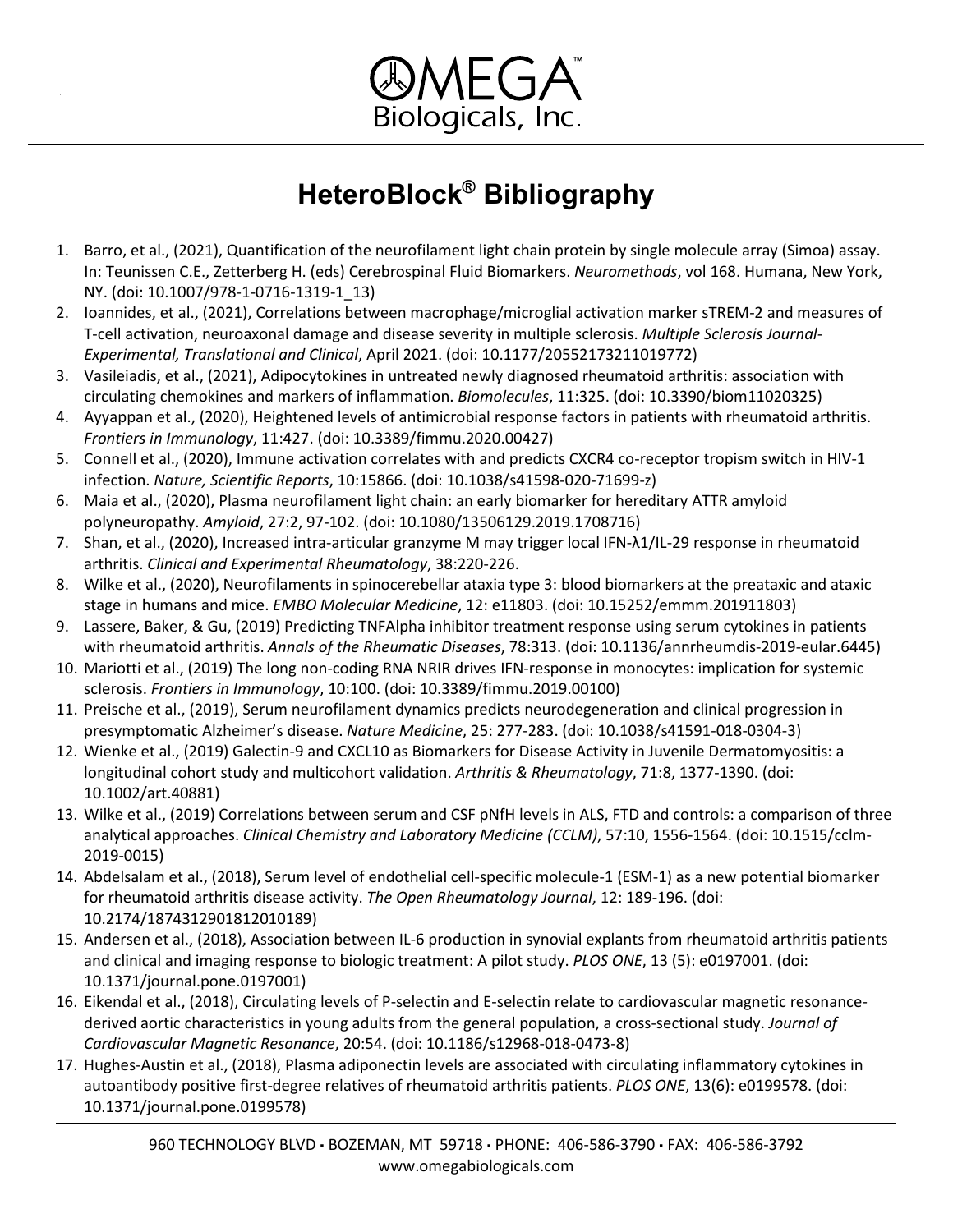

- 18. Lee et al., (2018), Kaempferol targeting on the fibroblast growth factor receptor 3-ribosomal S6 kinase 2 signaling axis prevents the development of rheumatoid arthritis. *Cell Death & Disease*, 9:401. (doi: 10.1038/s41419-018-0433- 0)
- 19. Rose, II et al., (2018), Interleukin-33 Contributes Toward Loss of Tolerance by Promoting B-Cell-Activating Factor of the Tumor-Necrosis-Factor Family (BAFF)-Dependent Autoantibody Production. *Frontiers in Immunology*, 9:2871. (doi: 10.3389/fimmu.2018.02871)
- 20. Scholman et al., (2018), Effect of anticoagulants on 162 circulating immune related proteins in healthy subjects. *Cytokine*, 106: 114-124. (doi: 10.1016/j.cyto.2017.10.021)
- 21. van de Groep et al., (2018), Effect of cytomegalovirus reactivation on the time course of systemic host response biomarkers in previously immunocompetent critically ill patients with sepsis: a matched cohort study. *Critical Care*, 22:348. (doi: 10.1186/s13054-018-2261-0)
- 22. Disanto et al., (2017), Serum Neurofilament Light: A Biomarker of Neuronal Damage in Multiple Sclerosis. *Annals of Neurology*, 81 (6): 857-870. (doi: 10.1002/ana.24954)
- 23. Kuuliala et al., (2017), Impaired Akt Phosphorylation in Monocytes of Patients with Rheumatoid Arthritis. *Scandinavian Journal of Immunology*, 85: 155-161. (doi: 10.1111/sji.12521)
- 24. Makoveichuk, Ruge, Nilsson, Södergren, & Olivecrona (2017), High Concentrations of Angiopoietin-Like Protein 4 Detected in Serum from Patients with Rheumatoid Arthritis Can Be Explained by Non-Specific Antibody Reactivity. *PLoS ONE*, 12 (1): e0168922. (doi: 10.1371/journal.pone.0168922)
- 25. Park et al., (2017), IK acts as an immunoregulator of inflammatory arthritis by suppressing TH17 cell differentiation and macrophage activation. *Nature, Scientific Reports*, 7:40280. (doi 10.1038/srep40280)
- 26. Ripken et al., (2017), Intraileal casein infusion increases plasma concentrations of amino acids in humans: A randomized cross over trial. *Clinical Nutrition*, 36: 143-149. (doi: 10.1016/j.clnu.2016.01.012)
- 27. Shoda et al., (2017), Increased serum concentrations of IL-1 beta, IL-21, and Th17 cells in overweight patients with rheumatoid arthritis*. Arthritis Research & Therapy*, 19:111. (doi: 10.1186/s13075-017-1308-y)
- 28. Olsson et al., (2017), Multiplex cytokine analyses in patients with rheumatoid arthritis require use of agents blocking heterophilic antibody activity. *Scandinavian Journal of Rheumatology*, (doi: 10.3109/03009742.2016.1161070)
- 29. Anderson et al., (2016), IL-6-driven STAT signalling in circulating CD4+ lymphocytes is a marker for early anticitrullinated peptide antibody-negative rheumatoid arthritis. *Annals of the Rheumatic Diseases*, 75: 466-473. (doi:10.1136/annrheumdis-2014-205850)
- 30. Daan et al., (2016), Biomarker Profiles in Women with PCOS and PCOS Offspring; A Pilot Study. *PLoS ONE*, 11 (11): e0165033. (doi: 10.1371/journal.pone.0165033)
- 31. Jones et al., (2016), Profiling drugs for rheumatoid arthritis that inhibit synovial fibroblast activation. *Nature Chemical Biology*, 13:38-45. (doi: 10.1038/NCHEMBIO.2211)
- 32. Nagafuchi et al., (2016), Immunophenotyping of rheumatoid arthritis reveals a linkage between HLA-DRB1 genotype, CXCR4 expression on memory CD4+ T cells, and disease activity. Scientific Reports, *Nature*, 6: 29338. (doi: 10.1038/srep29338)
- 33. Piepenbrink et al., (2016), Humoral Dysregulation Associated with Increased Systemic Inflammation among Injection Heroin Users. *PLoS ONE*, 11(7): e0158641. (doi: 10.1371/journal.pone.0158641)
- 34. Ripken et al., (2017), Intraileal casein infusion increases plasma concentrations of amino acids in humans: A randomized cross over trial. *Clinical Nutrition*, 36: 143-149. (doi: 10.1016/j.clnu.2016.01.012)
- 35. Dahlstrom et al., (2015), HPV serum antibodies as predictors of survival and disease progression in patients with HPV-positive squamous cell carcinoma of the oropharynx. *Clinical Cancer Research*, 21 (12): 2861-2869. (doi: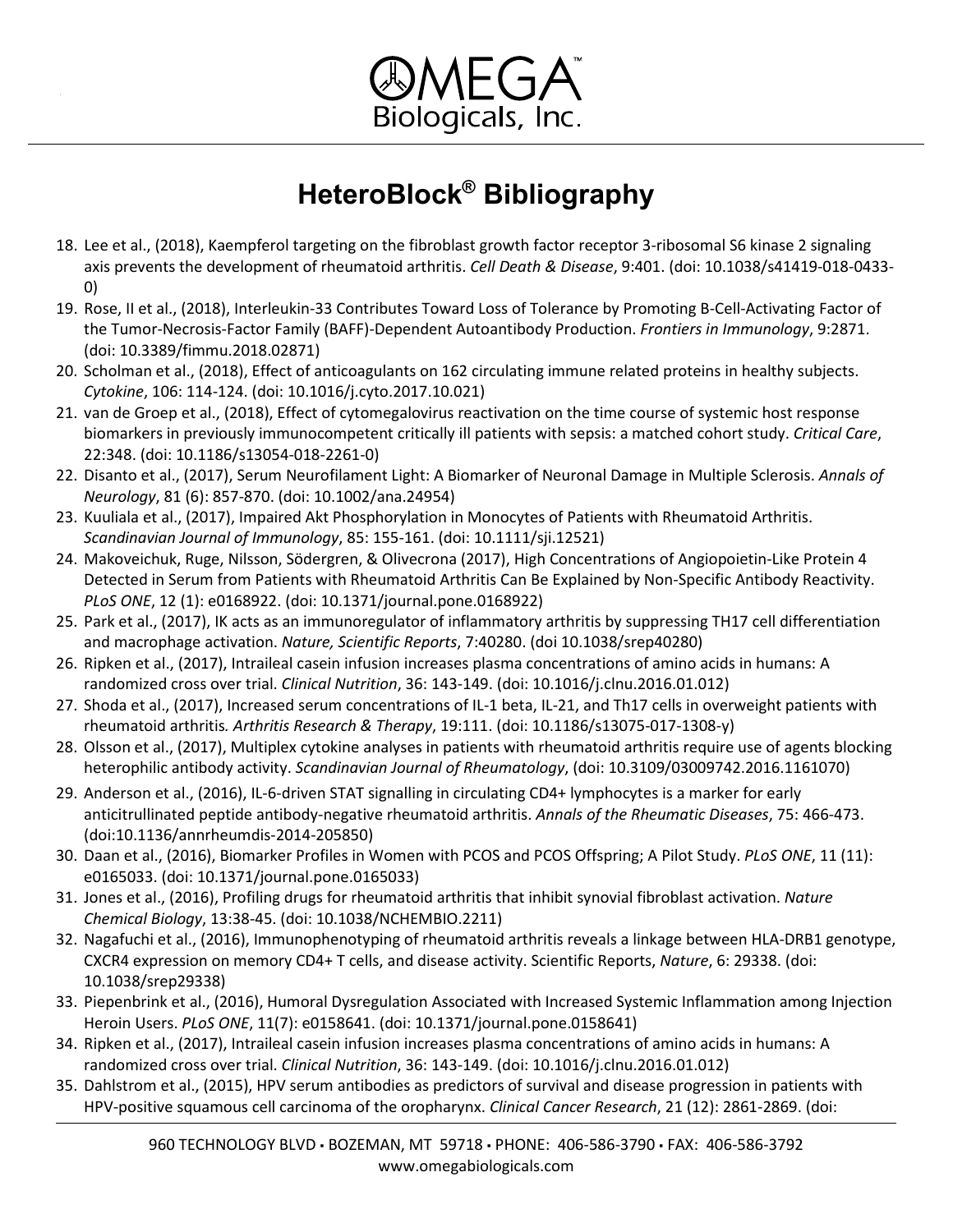

10.1158/1078-0432.CCR-14-3323)

- 36. Eikendal et al., (2015), Relation Between Circulating Inflammatory Chemokines and Vascular Characteristics in Healthy, Young Children. *Journal of the American Heart Association,* 4: e002346. (doi: 10.1161/JAHA.115.002346)
- 37. Kuuliala et al., (2015), Constitutive STAT3 Phosphorylation in Circulating CD4+ T Lymphocytes Associates with Disease Activity and Treatment Response in Recent-Onset Rheumatoid Arthritis. *PLOS ONE*. 10(9): e0137385. (doi: 10.1371/journal.pone.0137385)
- 38. Andersen et al., (2014), Synovial explant inflammatory mediator production corresponds to rheumatoid arthritis imaging hallmarks: a cross-sectional study. *Arthritis Research & Therapy*, 16 (3), R107. (doi:10.1186/ar4557)
- 39. Burska, Boissinot, & Ponchel (2014), Cytokines as Biomarkers in Rheumatoid Arthritis. *Mediators of Inflammation*, 2014, 545493. (doi:10.1155/2014/545493)
- 40. Jones et al., (2014), Serum C-X-C motif chemokine 13 is elevated in early and established rheumatoid arthritis and correlates with rheumatoid factor levels. *Arthritis Research & Therapy*, 16 (2), R103. (doi:10.1186/ar4552)
- 41. Kuller et al., (2014), Rheumatoid Arthritis in the Women's Health Initiative: Methods and Baseline Evaluation. *American Journal of Epidemiology*, 179 (7): 917-926. (doi:10.1093/aje/kwu003)
- 42. Centola et al., (2013), Development of a Multi-Biomarker Disease Activity Test for Rheumatoid Arthritis. *PLoS ONE* 8 (4): e60635. (doi:10.1371/journal.pone.0060635)
- 43. Hughes-Austin et al., (2013), Multiple cytokines and chemokines are associated with rheumatoid arthritis-related autoimmunity in first-degree relatives without rheumatoid arthritis: Studies of the Aetiology of Rheumatoid Arthritis (SERA). *Annals of the Rheumatic Diseases*, 72 (6) 901-907. (doi: 10.1136/annrheumdis-2012-201505)
- 44. Bellatin et al., (2012), Production of Autoantibodies against Citrullinated Antigens/Peptides by Human B Cells. *The Journal of Immunology*, 188 (7) 3542-3550. (doi: 10.4049/jimmunol.1100577)
- 45. Law et al., (2012), T-cell autoreactivity to citrullinated autoantigenic peptides in rheumatoid arthritis patients carrying HLA-DRB1 shared epitope alleles. *Arthritis Research & Therapy*, 14 (3), R118. (doi:10.1186/ar3848)
- 46. Mattey, Nixon, & Dawes (2012), Association of circulating levels of MMP-8 with mortality from respiratory disease in patients with rheumatoid arthritis. *Arthritis Research & Therapy*, 14 (5), R204. (doi:10.1186/ar4042)
- 47. Mikuls et al., (2012), Porphyromonas gingivalis and disease-related autoantibodies in individuals at increased risk of rheumatoid arthritis. *Arthritis and Rheumatology*, 64 (11): 3522-3530. (doi:10.1002/art.34595)
- 48. Chandra et al., (2011), Novel multiplex technology for diagnostic characterization of rheumatoid arthritis. *Arthritis Research & Therapy*, 13 (3), R102. (doi:10.1186/ar3383)
- 49. Song et al., (2011), Plasma carboxypeptidase B downregulates inflammatory responses in autoimmune arthritis. *The Journal of Clinical Investigation*, 121 (9), 3517–3527. (doi:10.1172/JCI46387)
- 50. Todd et al., (2011), Erroneous augmentation of multiplex assay measurements in patients with rheumatoid arthritis due to heterophilic binding by serum rheumatoid factor. *Arthritis & Rheumatism*, 63 (4): 894–903. (doi: 10.1002/art.30213)
- 51. Deane et al., (2010), The number of elevated cytokines/chemokines in pre-clinical seropositive rheumatoid arthritis predicts time to diagnosis in an age-dependent manner. *Arthritis & Rheumatology*, 62(11): 3131-3172. (doi: 10.1002/art.27638)
- 52. Hueber et al., (2009), Blood autoantibody and cytokine profiles predict response to anti-tumor necrosis factor therapy in rheumatoid arthritis. *Arthritis Research & Therapy*, 11 (3), R76. (doi:10.1186/ar2706)
- 53. Sharif et al., (2009), Thrombin-activatable carboxypeptidase B cleavage of osteopontin regulates neutrophil survival and synoviocyte binding in rheumatoid arthritis. *Arthritis and Rheumatology*, 60 (10). (doi: 10.1002/art.24814)
- 54. Hueber et al., (2007), Proteomic analysis of secreted proteins in early rheumatoid arthritis: anti-citrulline